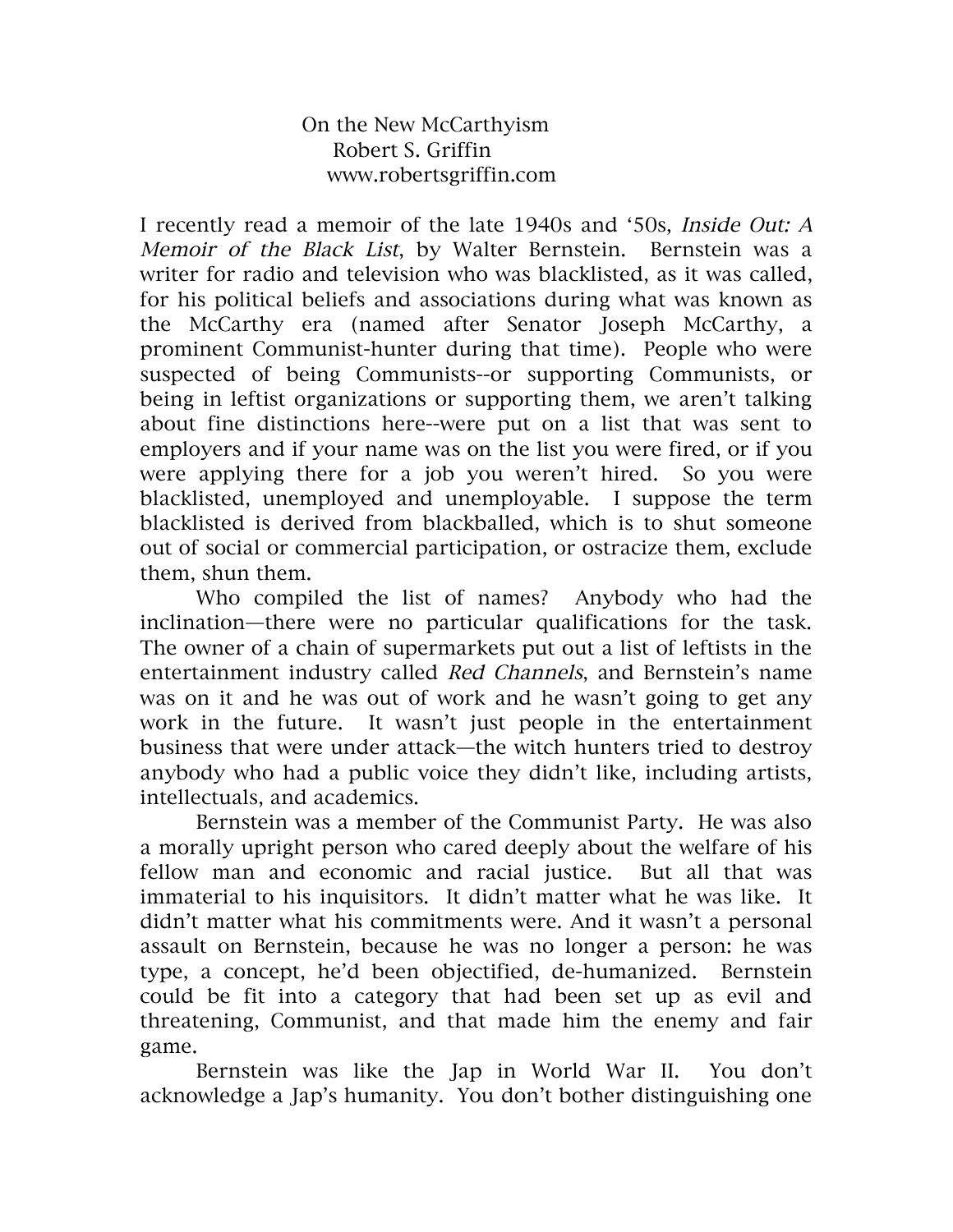Jap from another. You don't try to figure out what a Jap is thinking, or hear him out, or dialogue with him. You certainly don't care a whit about what happens to a Jap. You kill a Jap, period. You drop firebombs on Jap women and children in Tokyo—after all, they are all Japs, the same ones that attacked our ships in Pearl Harbor, no difference. You drop atomic bombs on civilian populations in Hiroshima and Nagasaki—why not, they are Japs, they deserve to die. Bernstein was a Jap.

What makes this particularly interesting to me is that the red baiters in the '40s and '50s were basically good people. That's what makes this whole business—and its parallels in our time, that's where this is going—intriguing and, to me, scary, chilling. The point here is going to be that it's not just ogres that do awful things; good people do them too if the circumstances are right.

A personal example: I sent a book I wrote called A Fame of <sup>a</sup> Dead Man's Deeds to the University of Oklahoma Press to consider for publication. In the book, I recount that after World War II two million ethnic Germans who had lived outside Germany, often for generations—civilians, women and children and old people--had been murdered during the process of being expelled from Czechoslovakia and other places and sent back to Germany. My point in relaying this in the book wasn't so much how terrible it was, though it was, but rather that very few Americans are aware that it happened, that it has been blocked out of history.

A university professor the University of Oklahoma Press had commissioned to review my book recommended that they not publish it because I had not made it clear that those deaths after the war were justified; those were Germans and they had deserved to die. I don't know this reviewer, but I presume he goes to church on Sunday and is good to his family and gives to charitable causes and wouldn't hurt a fly. But drum in a Germans/Nazi category as a frame of reference and he's fine with two million people being murdered. People are malleable, suggestible, the vast majority of them go along with whatever is put in its head--that's human nature, I believe. Give people an enemy category to work with and all morality goes out the window.

The political philosopher Hanna Arendt wrote about the banality of evil with reference to how educated, morally upright people could have participated in what was done to the Jews in Germany during the 1930s and '40s. (And let me make it clear, I'm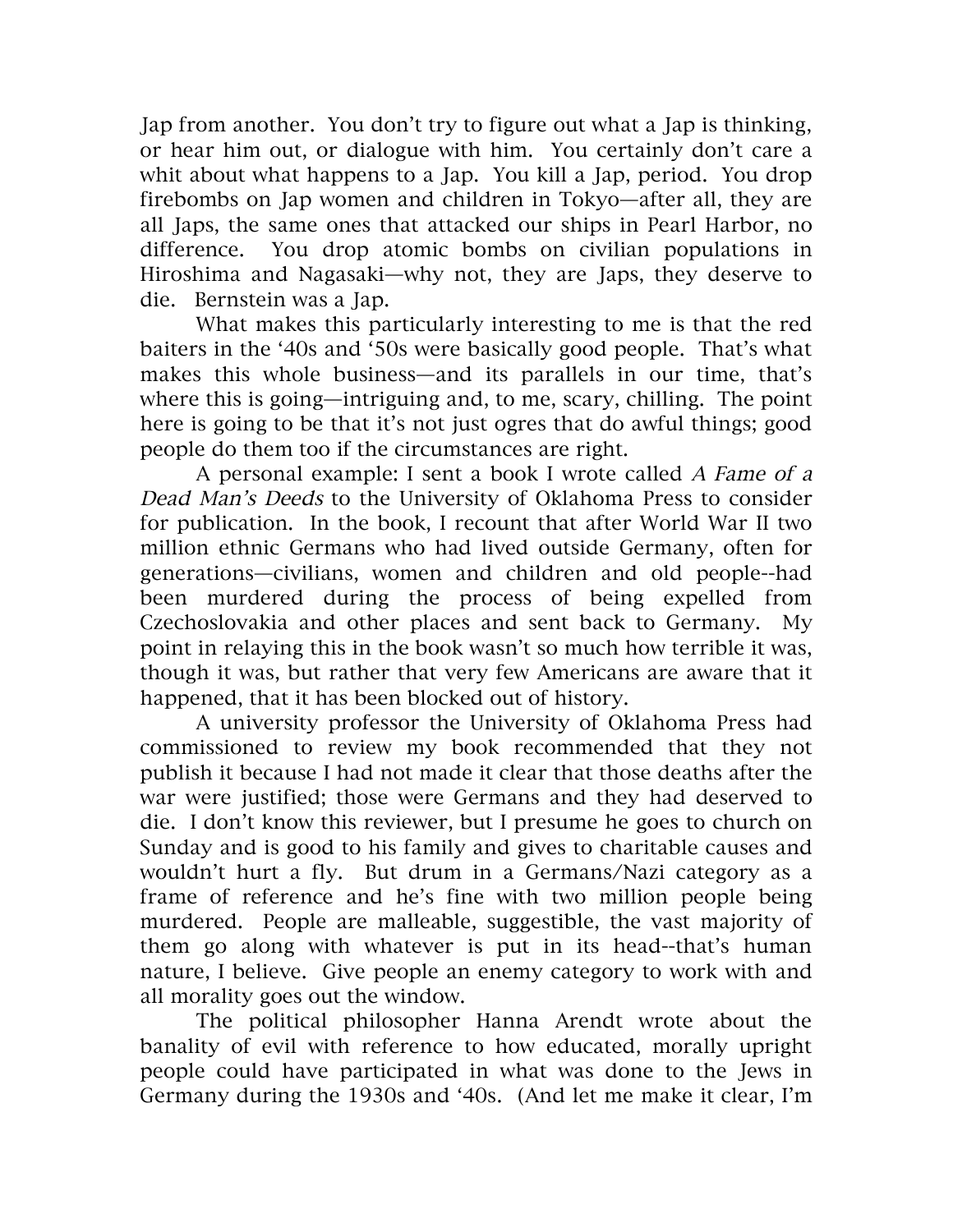not equating that horror with firing Communists from their jobs in the middle of the last century, somebody blocking the publication of my writing, or, the discussion coming up, the attacks against white advocates and activists—I'm just trying to make a point about human nature.) I'll offer some thoughts on how you can get good people to commit or go along with a bad thing and feel good about it: up to persecuting, and even slaughtering, other people they don't even know. Here's how you do it:

Control their information, images, and ideas. Make sure they only hear your side of the story.

Couch what you want in the highest sounding language. Tell them its defending freedom, on the side of justice, combating hate, something like that.

Give people language they can use to tell themselves how virtuous they are when they destroy the people you want destroyed or go along with it. People like to think of themselves as a being good, morally upright, having good character, and so on.

De-humanize and objectify the other side. In Germany, Jews were depicted as vermin and as being all alike. Racially conscious whites are all KKK members. Nazis are evil and all the same. "White males" are all privileged, boorish, and oppressive. Keep people from looking at the particulars about individuals and just focusing on the pejorative category you've set up. Categories are easier to attack and kill than individual human beings.

Let people know that if they go along with you they will be acknowledged and approved and respected by others and included in the group. And the stick to complement the carrot, point out examples of people who didn't go along with you—how they were condemned, ignored, disrespected, marginalized, or shunned.

Distribute some tangible perks to people who play ball with you. Thinking your way and doing your bidding is a way to get and keep a job, get a promotion and a raise, get praise and an award, get an article or a book published, a project funded, etc. And alternatively, get across that crossing you is the way to get negated, fired, and your house on the auction block.

And then turn the dogs loose. Even the sweetest of dogs, to continue that metaphor, will go for the throat, and more, they'll honestly believe in what they are doing. Depending on whether they live in Germany or England, they'll put Jews on freight trains or incinerate 130,000 civilians in Dresden in a bombing raid.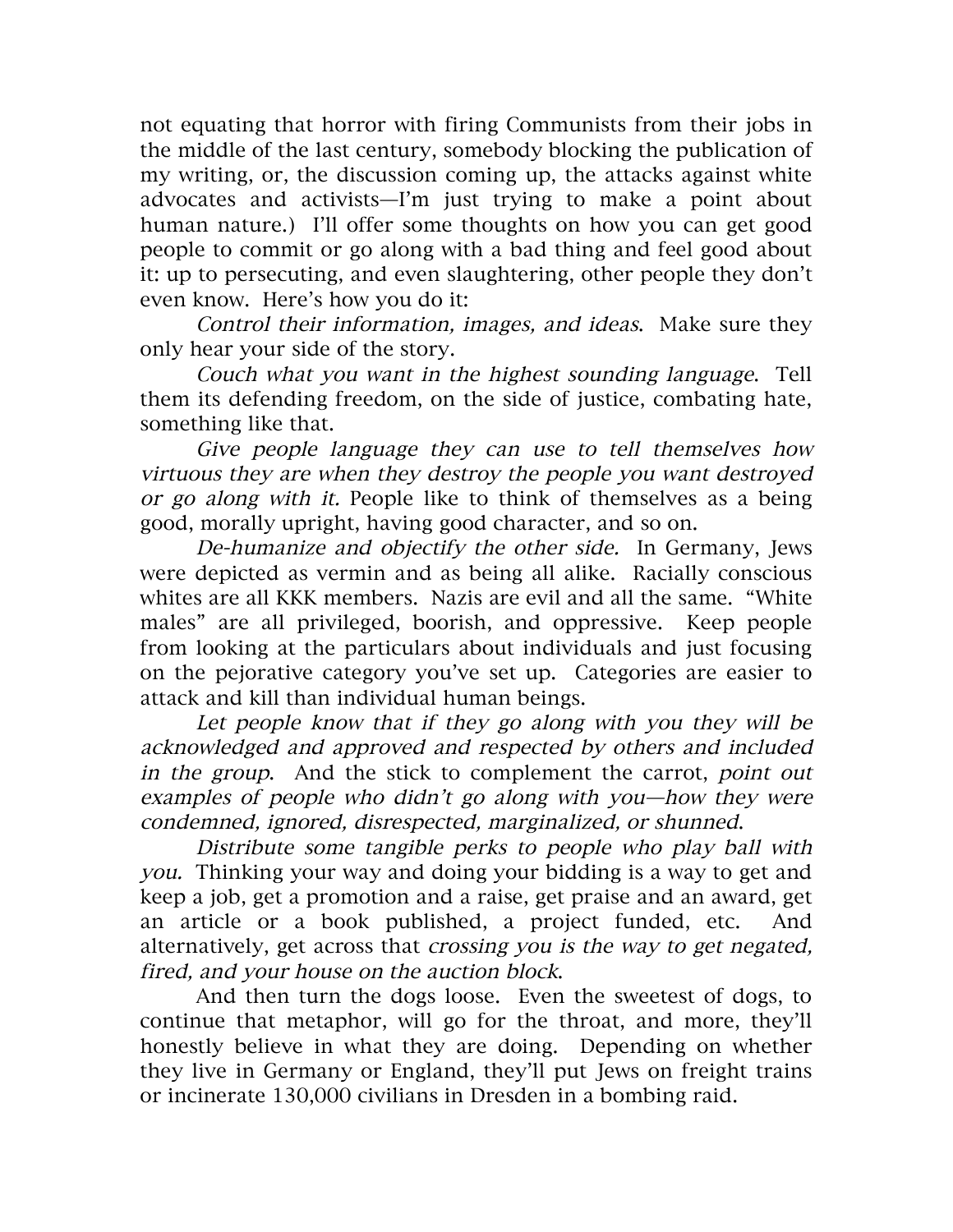And notice where it starts: Making sure that only the information, images, and ideas favorable to your side gets to the masses. Controlling what gets published, what films get made and what gets on television, what is lectured and read and said in the classroom, who gets to participate in the public discourse and who gets silenced. Clamping down hard on anybody who doesn't mirror the current orthodoxy, the current creed. Joseph Goebbels knew all about this, and so do modern thought managers.

Bernstein naively thought that fairness would prevail in his case: "I never really believed that I would be blacklisted," he writes in his memoir. "I still thought in terms of what I deserved. I didn't deserve to be blacklisted." What Bernstein deserved had nothing to do with it. Freedom of conscience and free speech and association, supposedly core tenets in our political system, had nothing to do with it. "Some blacklisted people died of politics," writes Bernstein. "They died of the insult in their own hearts. A few, like Phil Loeb, took their own lives." Whether Bernstein and others like him suffered had nothing to do with it. Bernstein and his wife and children could have starved to death for all his persecutors cared. Bernstein was the enemy. He was a witch in Salem.

Money considerations are a part of everything in American life and the black list was no exception. Those who compiled the lists of people with a Communist taint—or who were on the left somewhere or somehow—sold them to employers. And, as Bernstein points out, you could sometimes buy your way off a list: "An additional fee could be paid by those accused who wanted to clear themselves and so remain employable. In essence, it was a protection racket."

Reading Bernstein's account, it is hard to imagine this retiring, bookish individual posed a threat to anybody. But if you are in the blacklisting business, or find it somehow rewarding to ferret out and destroy Communists, in order to justify what you are doing, both to yourself and others, you have blow Bernstein up into the devil incarnate and a gigantic threat to the republic. We now know that the Soviet Union was never the threat they were made out to be during the cold war; they were trying to recover from the devastation of World War II. But to rationalize military spending and keep the economy going, the military-industrial complex, as Dwight Eisenhower called it, had to hype the USSR into an immanent threat—build a bomb shelter, give us your money. "We had to be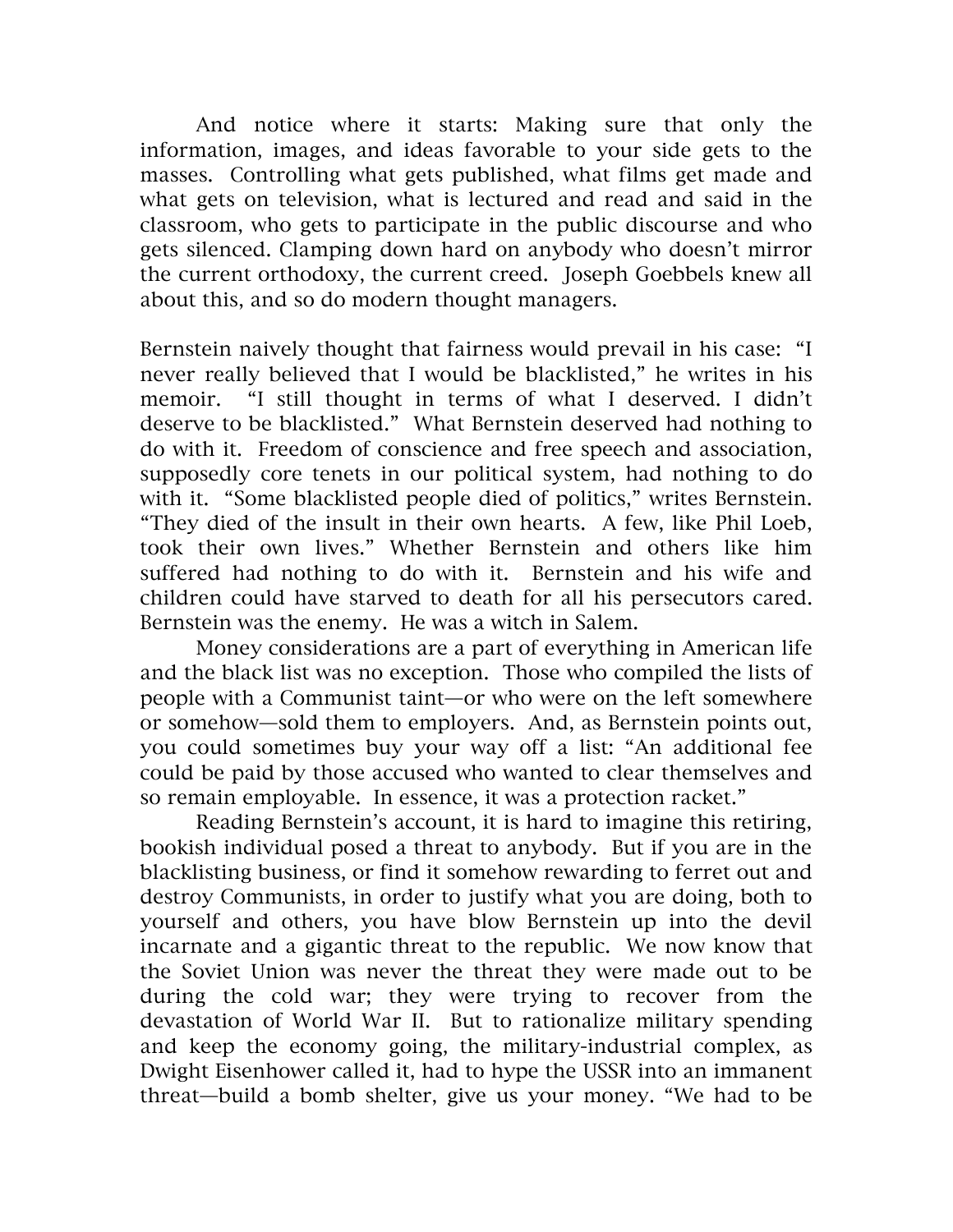dangerous so that what was being done to us was justified," writes Bernstein. "The Soviet Union was the Great Satan; we were its American coven."

Reading Bernstein's account, I was struck by parallels between what was going on in the 1940s and '50s and what's happening in our time now with the attacks against "hate." My research and writing on race has brought me into personal contact with this contemporary inquisition. I've seen what has happened to people I've encountered, and I've tasted a bit of it myself. My transgression is that I wrote about white separatists, white advocates, white activists, and yes, white supremacists, without condescendingly smearing them as ignorant, anachronistic, and malevolent racists and bigots. I didn't do that because it wouldn't have been truthful to do that. As a university professor and social analyst, and more fundamentally, as a human being I tell the truth as I see it. I'm not in the stereotyping business. I'm not in the business of telling people what they want to hear about the world and themselves so that I get approved and rewarded. It's not so much a choice I've made, and it's not that I'm courageous. I'm just being what I am, or the way my parents raised me, or whatever accounts for it. I know full well what would get me patted on the head and I'm not doing it, that's all there is to it.

I care about the wellbeing of all people on this planet, and that includes European heritage people, white people. Most of my writing on race has been reportage and analysis, but increasingly as time has gone on, I have written from a position of white advocacy. I'm an advocate for whites for the same reasons that others support blacks and Hispanics and other groups. I've spent my adult life around secondary schools and universities and I've seen first hand how young whites are put down in schools. Their ancestors are trashed as oppressors, they are conditioned to feel guilty about their heritage and race, and they are taught to defer to and serve the interests of other races and pay no attention to the welfare of their own people. They are shut up if they express racial pride and commitment, they are beaten back if they even think about forming organizations or engaging in collective action, and they are the victims of racial discrimination in school admittance. If the children of any other racial or ethnic group were treated this way in schools there would be hell to pay.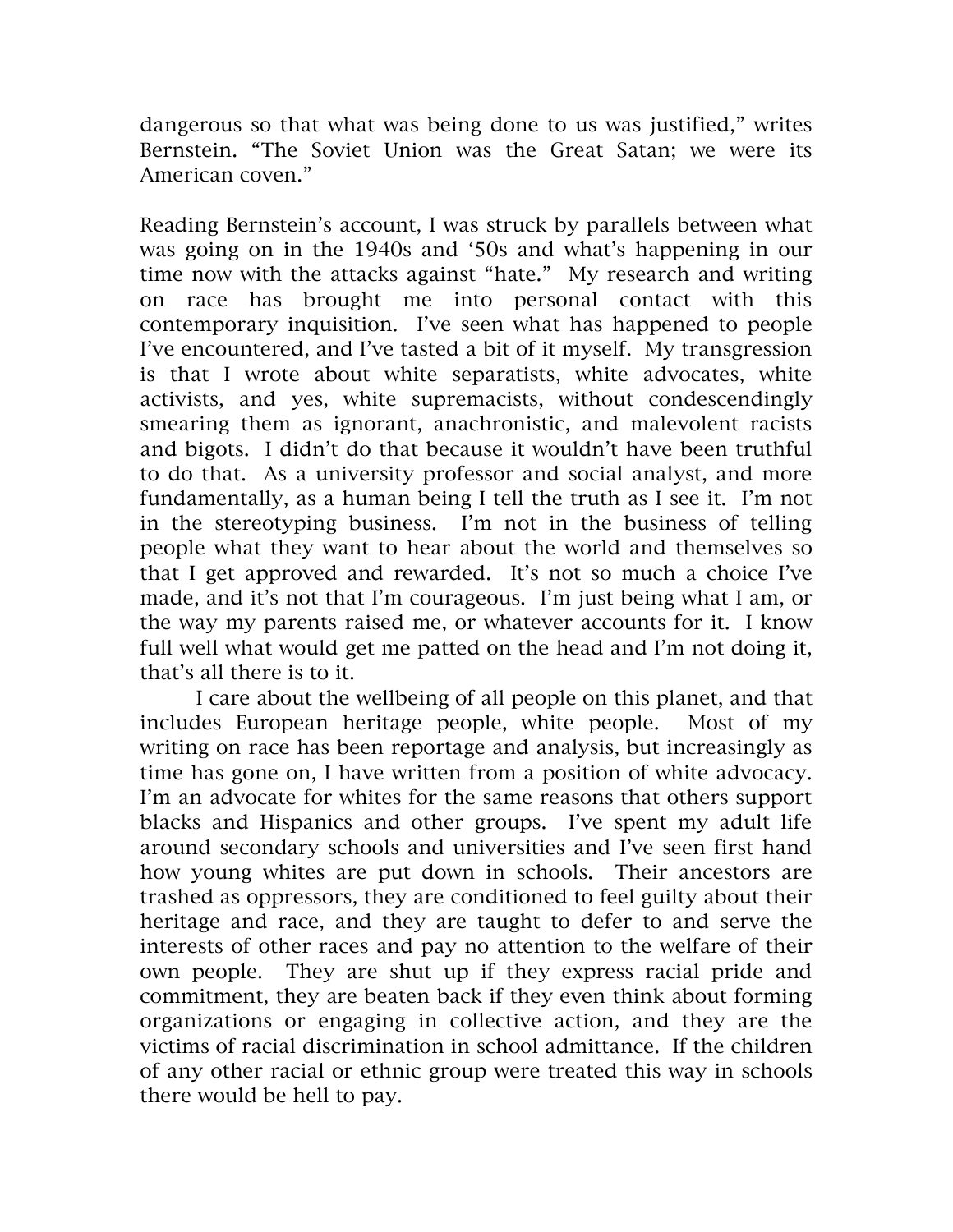If I advocated for any other group but whites, using the exact same language and rationale, I'd be applauded and rewarded. I find it fascinating that nobody seems to notice this contradiction. Say you care about white people these days and it's called hate, and people buy into that. Remarkable. The malleability of human beings again: you can trust them to go along with whatever is in the wind. If it's the '30s in Italy, they are Fascists; if it's the '60s in China, they are Red Guards. If it's the first decade the twenty-first century, they worship at the shrine of racial egalitarianism and diversity and persecute white racial consciousness and commitment. I find it particularly intriguing that today's inquisitors most often are white themselves. As I put it in my last book, Living White:

Since I have been writing about race and have become somewhat of a public figure in this area, I have found it increasingly remarkable that advocates for white people, and even people who speak of whites without denigrating them, are viewed by other whites as illicit, even more, scary. It would be one thing is non-whites were put in a dither by the expression of white racial concern or advocacy. What fascinates me is how white people have been conditioned to reject out of hand, and even attack, anyone among them who says, let's talk about how white people are doing. How this state of affairs came to be is one of the major stories of our time, I believe.

I oppose the suppression of thought and speech from whatever direction it comes. My doctoral training and my conception of a university professor tells me to encourage not stifle inquiry, to support not attack expression, to engage in dialogue and not shut it down, to value intellectual diversity and not shun people who do not accept today's conventional thinking. I believe in the marketplace of ideas: let it operate and truth will prevail. No one has any business silencing and punishing people who don't agree with him.

It is more accurate to call the people and organizations I have studied and written about this past decade as white advocates or white separatists rather than white supremacists. They are concerned about the status and future of white people and their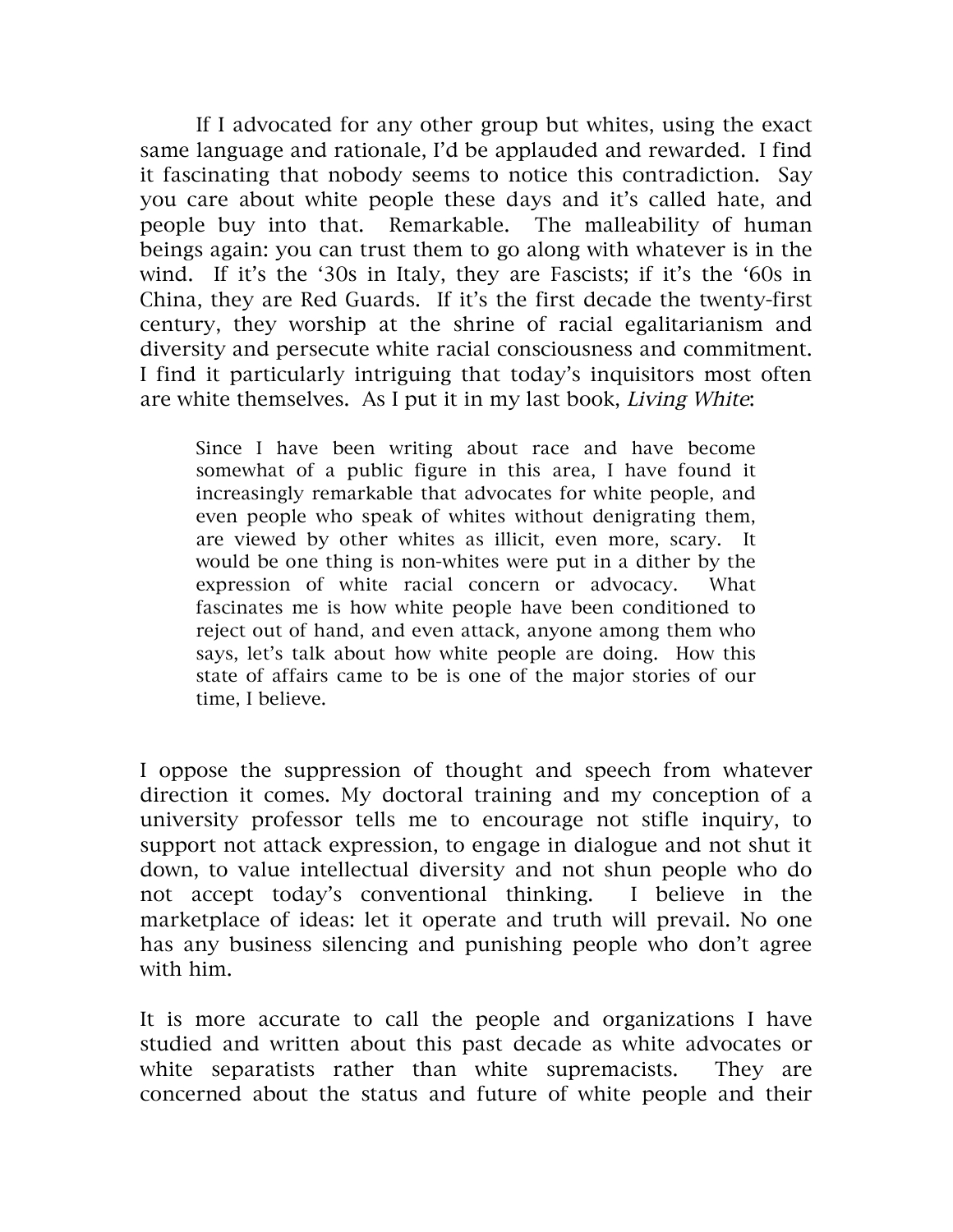heritage and, many of them, want whites to be able, if they choose, to live among their own and to determine their own destiny. That said, some racially conscious whites do believe that, given their values, the white race has been, and continues to be, more accomplished; superior, if you will. They hold that if you objectively assess the races on the bases of their achievements in philosophy, ethics, the arts, architecture, civilization building, mathematics, science and technology, and business acumen, whites are at the top of the list, or at least compared to blacks and Hispanics. They contend that knowing a community is white allows you to predict that with great deal of certainty that it is clean and orderly and safe, and that its children are cared for and educated well, and that life is liveable there; and that the same cannot be said for a black or Hispanic community. They claim that when there is an infusion of blacks and Hispanics into a white area to the level of a critical mass—say, 30%--you can predict that the area will deteriorate physically, become politically corrupt and more dangerous, that educational standards will become lower, and that it will be an area that decent people will want leave, not enter.

I believe in freedom of conscience. It a free society it should not be a crime or punishable to believe one's race or religion is superior. Rather than forbid assertions of white superiority, we should allow it to be part of the public discourse. If it is empirically false, that will be demonstrated by counterargument. The truth will set us free, or at least it will set us on the right direction. We need to ground ourselves in reality, whatever that reality is, and even if that reality is unpalatable. To operate on high-sounding but false premises is a ticket to distress and failure.

You might think a diverse, multiracial, multicultural society is demonstrably best, and preferable as a setting in which to live. Others, however, have the right to ask you to provide concrete examples to support your perspective and preference rather than just rhetoric. Other than the fictions on television and in the movies where are these multi-racial, multi-ethnic paradises? In Lebanon? In the old Yugoslavia? In Rwanda and the Sudan? In Chicago and Detroit and Cincinnati and Los Angeles? In London? Paris? Where exactly? And what gives you the right to tell white people who want to live peacefully among their racial kinsman that they can't do that and they must live your way? Back to human nature, there is a tendency for people to think their way is the best way and the only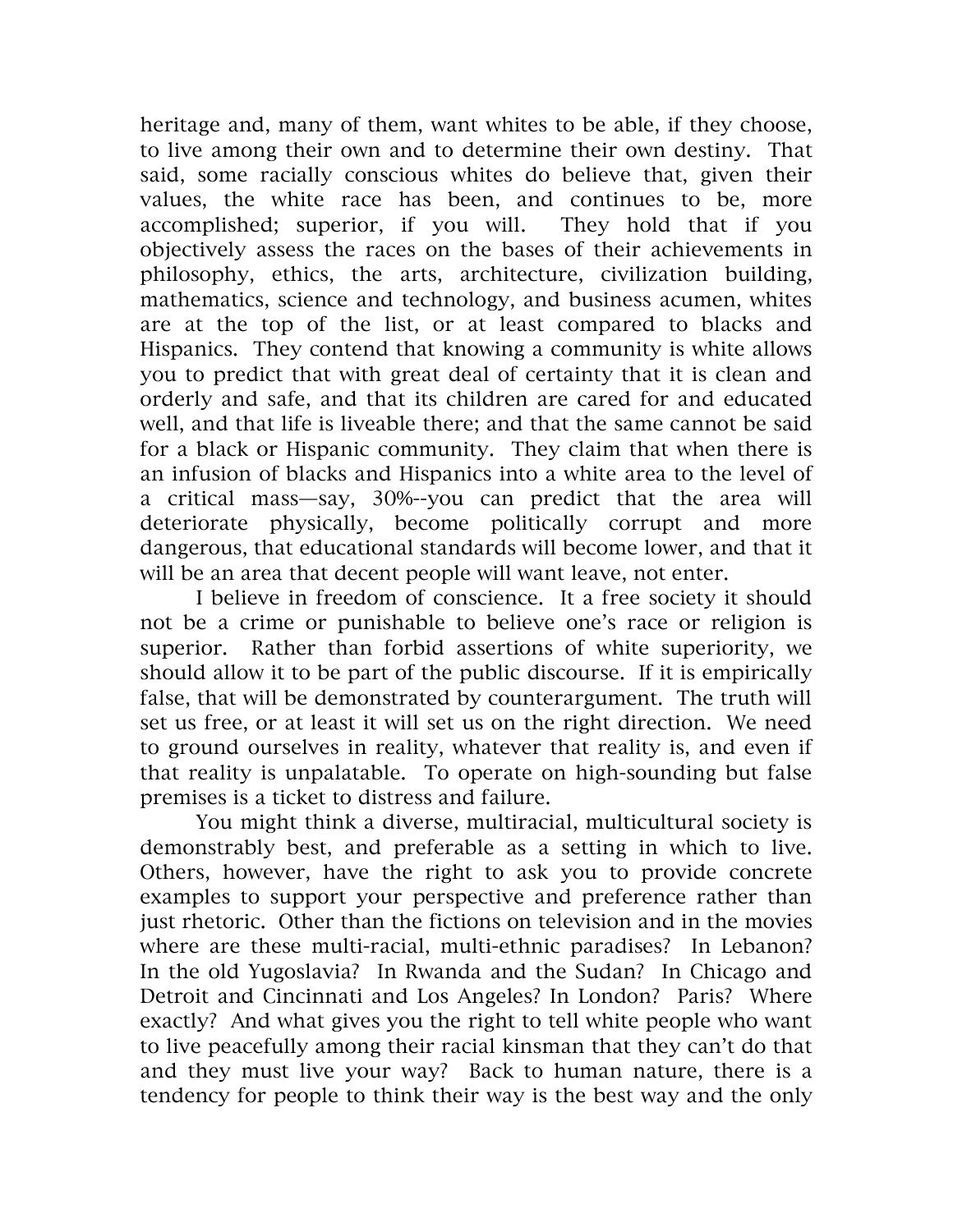way, and to force that on other people. I think that is a predilection we all need to overcome in ourselves.

Contrary to the image that has been painted of them, the vast majority of the racially conscious whites do not want to harm blacks and Hispanics or rule them. Rather, they simply want to get away from them. And they are not racists as we usually define that term: they don't harbor a deep-seated, irrational animosity toward minorities. What is called racism and hate is actually disapproval and disdain. With blacks, white racialists disapprove of, and have contempt for, their illegitimacy rate, their violent crime rate, the way they fail to keep up the areas in which they live, their educational and work performance, their welfare dependency, and their tendency to hold others responsible for their negative conduct and demand double standards and racial preferences. These whites point out that that 90% of interracial crime is black on white, and are enraged that blacks rape 20,000 white women a year (versus a couple hundred the other way around), and are convinced that these realities are suppressed by those who control the information flow in America.

That is what my investigations have told me some racially conscious whites believe, and I've reported it. I personally have not paid a significant price for writing and speaking on race from a white perspective. I'm a tenured professor in a university and as a practical matter it would be difficult to fire me. And for whatever reason I'm pretty tough when it comes to being criticized and rejected and snubbed. But I know of people who have paid a great price for their beliefs and associations. A couple of examples that come to mind: A woman I have met, a dear and good person, with no notice, was called into her bosses' office and fired on the spot, not for something she did—it was acknowledged that she was doing excellent work--but because her husband was a member of a "white supremacy" organization. Two security guards who were standing next to the bosses' desk escorted her out of the building right there and then. She wasn't even allowed to clean out her office. A man I know, as fine a person as you could find—and again, no question about the quality of his work--was summarily fired from his editing job with a major magazine because he is also the editor of a journal that addresses white racial concerns. If these two individuals had been black, you would have read about it in the newspaper and there would have been outrage.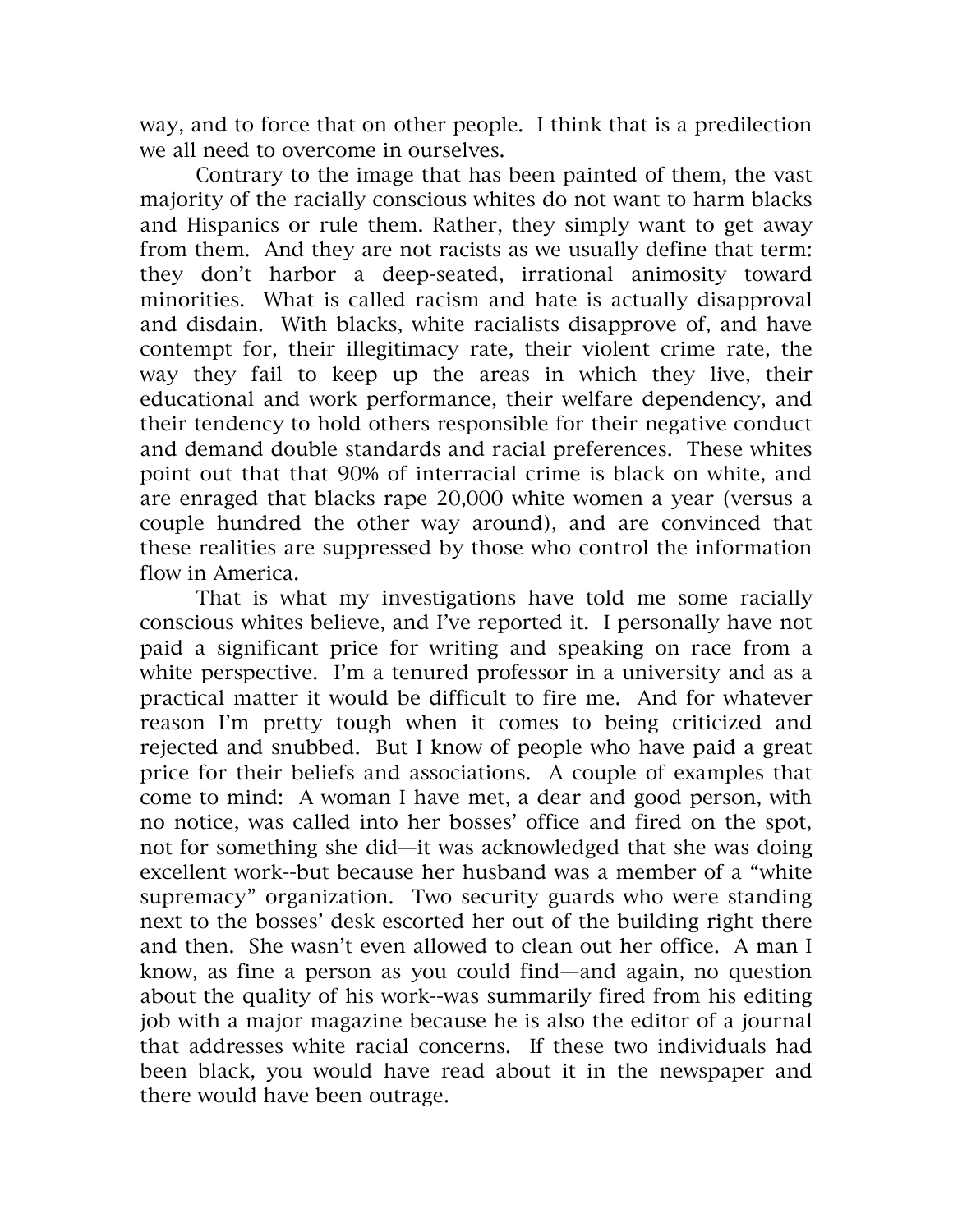I am regularly contacted by young scholars who tell me that they are afraid to do research in the white racial area or speak or write what they believe about race because they won't be able to get a university position, and, if they already have a position, they won't be able to get tenured and promoted. This rings of what was going on in German universities in the 1930s, only then the creed was National Socialism and now it is political correctness.

In November of 2006, a young faculty member in my department at the university where I teach appeared at my office door with a sober, concerned look on his face.

"Do you have a minute?" he asked.

"Sure," I answered.

Looking a bit surreptitious, he closed the door behind him and sat down on a chair next my desk.

"Something wrong?" I asked.

It turns out that he and the other members of my department had received an e-mail message from someone representing an organization called the Southern Poverty Law Center informing them that she was investigating my white nationalist activities and looking for information. Attached to the e-mail was an article I had recently published.

This was the first I knew about this e-mail, although I knew about the SPLC and of the woman who signed the e-mail, Heidi Beirich, who is the Deputy Director of the SPLCs Intelligence Project, which publishes exposés on, well, today's Bernsteins. I assured my colleague that I expect this kind of thing and that I was fine and asked him to give me a copy of the message, which he did.

The Southern Poverty Law Center is a private organization headed by one Morris Dees. The SPLC takes after haters in basically the same way the Communist witch hunters did back in the 1950s it badmouths them and lets their employers and colleagues take it from there. It has also brought several successful lawsuits against white activists, knowing that in today's climate a white activist has about as much chance with a jury as a Negro in the old South had with an all-white jury.

As it was back in the days of Red Channels and the like, you don't have to look far to find a moneymaking scheme in the SPLC's operation. Back in 2000, Harpers magazine in an article entitled "The Church of Morris Dees" told the readers: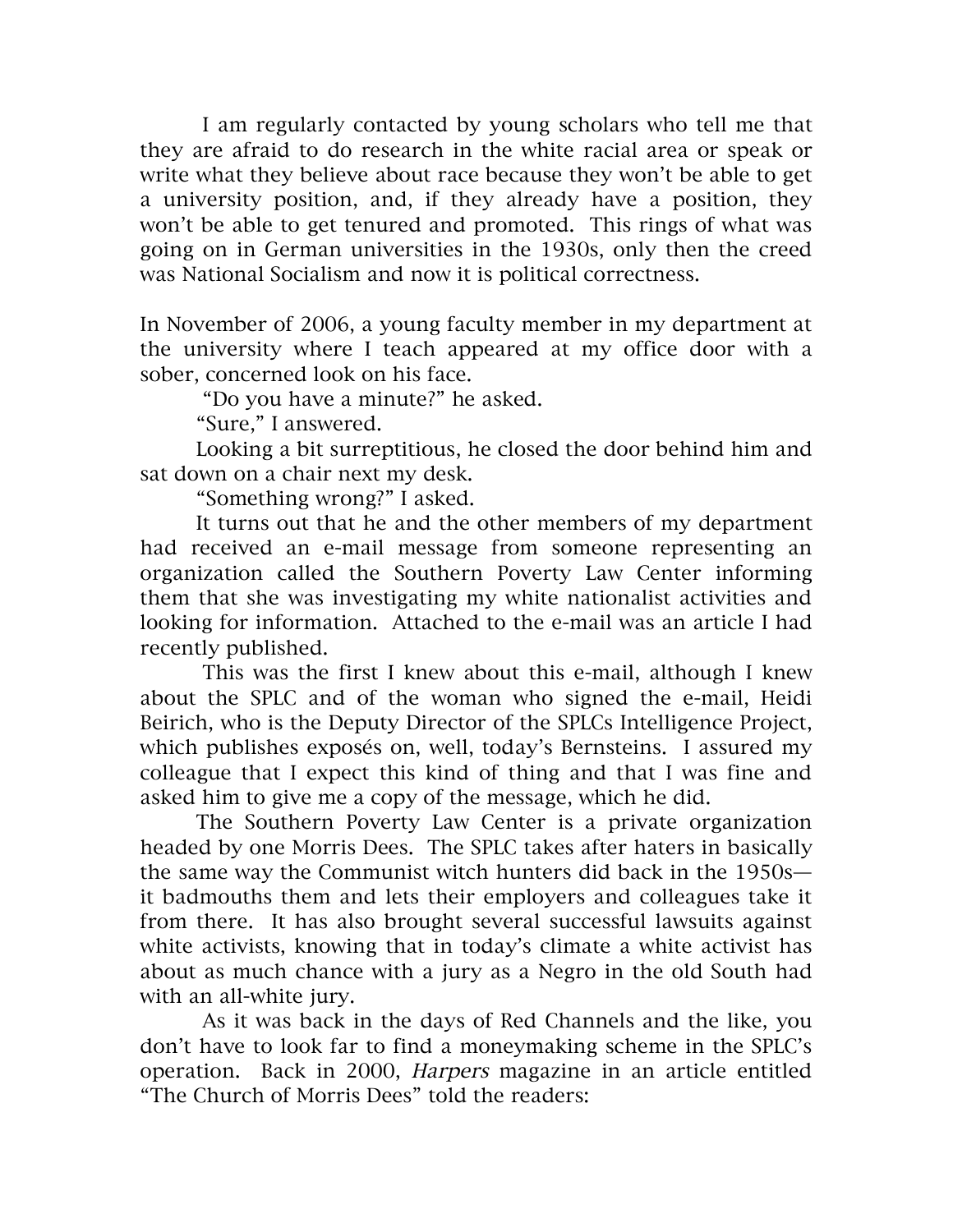The SPLC spends most of its time--and money--on a relentless fund-raising campaign, peddling memberships in the church of tolerance with all the zeal of a circuit rider passing the collection plate. "He's the Jim and Tammy Faye Bakker of the civil rights movement," renowned anti-death-penalty lawyer Millard Farmer says of Dees, his former associate, "though I don't mean to malign Jim and Tammy Faye." The Center earned \$44 million last year alone--\$27 million from fundraising and \$17 million from stocks and other investments- but spent only \$13 million on civil rights program, making it one of the most profitable charities in the country.

History moves fast, so for those who don't know about the infamous Jim Bakker—his wife, Tammy Faye, who recently died, got off pretty clean—he was a television evangelist who got jail time for having his hand in the till. Jim and Tammy Faye would emote that their Heritage USA religious theme park was going to have to be abandoned if the viewers didn't send them some cash right away. In would come the money, Jim would throw a few bucks at the park and pocket the rest.

Dees' specialty is direct mailing and the SPLC sends out a flood of solicitation letters saying that haters are a gigantic threat and that the SPLC is holding back their onslaught, and to send money fast or it's Hitler takes over America. It uses examples like taking me on—I'm its Heritage USA—and to get the checks in the mail. Good, decent people by the thousands who don't know me from Adam buy this and Dees rakes in \$27 million in donations. As far as I know, nobody has caught Dees doing anything illegal, but there is evidently enough seediness about him to prompt the Harpers writer to pass on this assertion of a Bakker-Dees likeness.

My posture regarding the SPLC has been that it is a contemptible outfit but that unless it does something that gets in my face I'm going to consider what it does none of my business. So I didn't know anything about what it had had done with reference to me before this e-mail message. After I found out about the e-mail, I did the briefest of checks and only found that earlier that year a SPLC publication had reviewed a couple of my books. The review was simplistic and misrepresented both the book and me. That's the last energy I've given this organization because, as it turned out, nothing that has gotten in my way has resulted from the e-mail to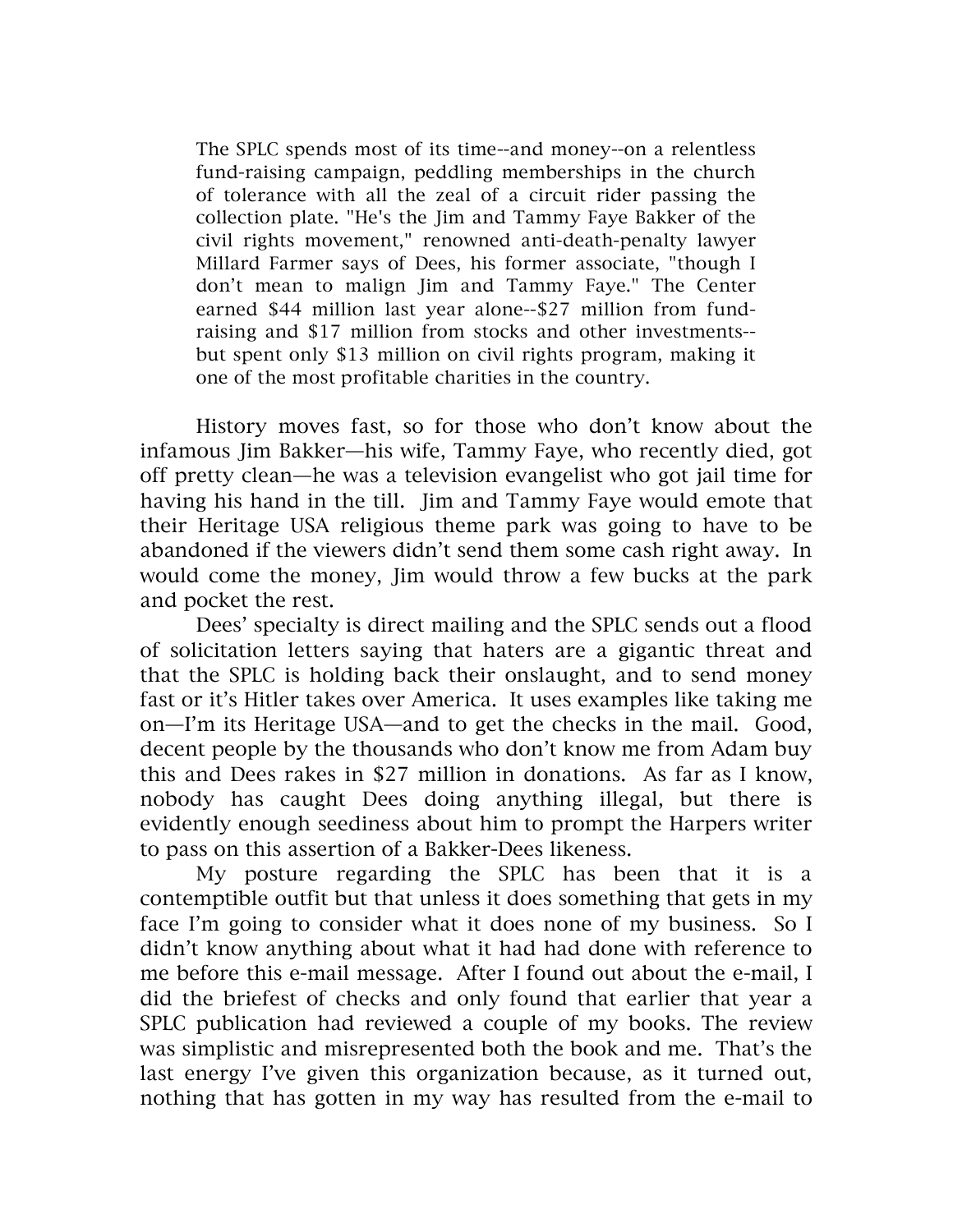the department faculty. Perhaps this Beirich has written something about me, or will, but I'll wait until I feel blocked by it in some way and then I'll deal with it. I have better things to do than attend to people of this ilk unless I absolutely have to.

I'll reproduce the e-mail here in its entirety, section by section, and comment on each section. I've never had any contact with Beirich, so anything I say with regard to her personally is speculation. I assume she is a capable and well-intentioned person; throughout history, just about all of the people who do this kind of thing are. Even though I'll wind up talking about Beirich, my goal here is to use this e-mail as vehicle for discussing a general problem, especially in schools, that gives me great pause.

So, the message and my comments:

Dear Faculty in the College of Education,

My name is Heidi Beirich and I am the deputy director of the Southern Poverty Law Center's Intelligence Project. I am currently researching an article for our magazine, Intelligence Report (intelligencereport.org), which covers extremism. As part of that project, I am investigating the white nationalist activities of your colleague, Professor Robert Griffin (activities begun long after Dr. Griffin was awarded tenure and which are likely protected by academic freedom).

Note the name-calling. Her publication "covers extremism" and she's writing about me, so what does that make me? I think there is a tacit ending to the last sentence: it really reads "activities begun long after Dr. Griffin was awarded tenure and which are likely protected by academic freedom, and that's unfortunate." Tenure and academic freedom get in the way of the thought-controllers and they would love to get rid of it. Get rid of tenure and academic freedom—and there is a campaign going these days on to do just that—and I would be just as vulnerable as the two people I mentioned above who were summarily fired for their political beliefs and commitments (or those of a spouse). If they can shut down the university professoriate's freedom of inquiry and expression, then they have everything pretty much nailed down except the Internet, and they are working on that. This comment is a implied threat to young faculty like the one who came to my door with the e-mail: keep your mouth shut or you'll get an e-mail sent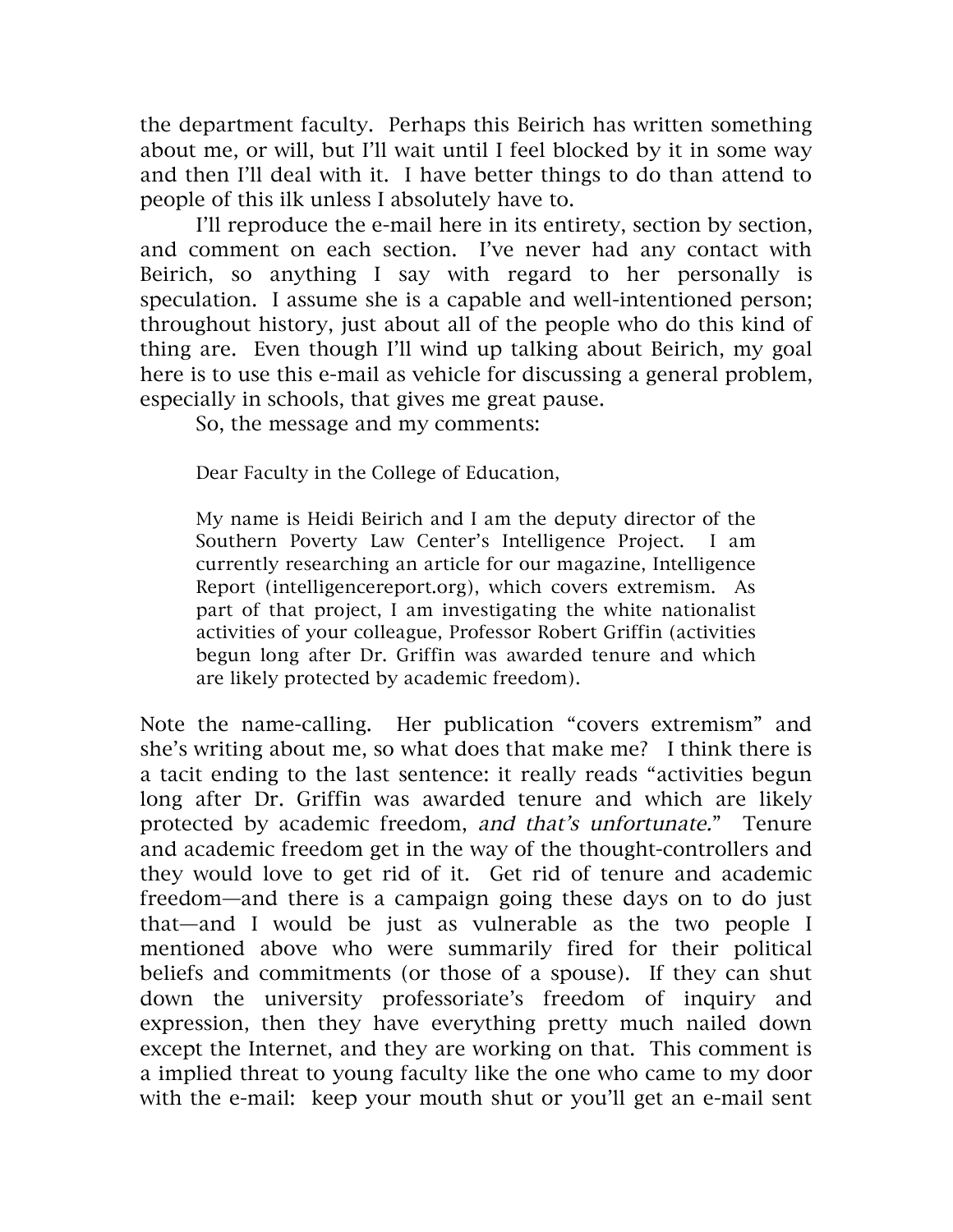to the faculty like Griffin did, and when you come up for tenure and promotion you aren't going to get them and you'll be out on the street.

For those who may be unaware of his aspect of Dr. Griffin's work, he has written what is considered to be a fawning biography, Fame of a Dead Man's Dees, of Dr. William Pierce, the longtime head of the neo-Nazi National Alliance and the author of The Turner Diaries, the book which inspired Timothy McVeigh's attack in Oklahoma City. In addition, Dr. Griffin has written several books about white supremacists and written in white supremacist publications, such as American Renaissance (amren.com). I am attaching a story by Dr. Griffin just published in American Renaissance, in which he describes assigning to one of his classes an article about "Rearing Honorable White Children" that he wrote.

Note the passive voice. Considered a "fawning biography" by whom exactly? The Fame of a Dead Man's Deeds is as objective a portrayal of Pierce as I could produce, and I included many things that could be seen as negative. What bothers people about the Fame book is that it isn't the smear job that people like Pierce invariably get.

What Beirich fails to mention is that The Turner Diaries is fiction. As many works or art do, from Oliver Stone's movies on down, The Turner Diaries depicts violence. Pierce explicitly, and without exception, argued against violence in his nonfiction writings and speeches. More, it is debatable whether McVeigh was indeed inspired by Pierce's novel. Recent writings about McVeigh, including his own account given to journalists Lou Michel and Dan Herbeck, dispute that assumption. McVeigh points to other sources than The Turner Diaries that inspired him. His lawyer's account, written after McVeigh's death, questions whether the Murrah Building bombing was McVeigh's idea in the first place. Even more, as McVeigh pointed out at his sentencing, the United States government is the teacher of the people around violence—he didn't need a book of fiction to teach him about violence. He was a veteran of the gulf war and saw first hand the slaughter precipitated by our government in that war. He went to Waco, Texas and saw for himself the burned-to-the-ground homes of the 66 people, including 25 children, who died in the federal government's siege against the Branch Davidian religious sect. But then again, those who attack free speech are not interested in nuance and qualification—that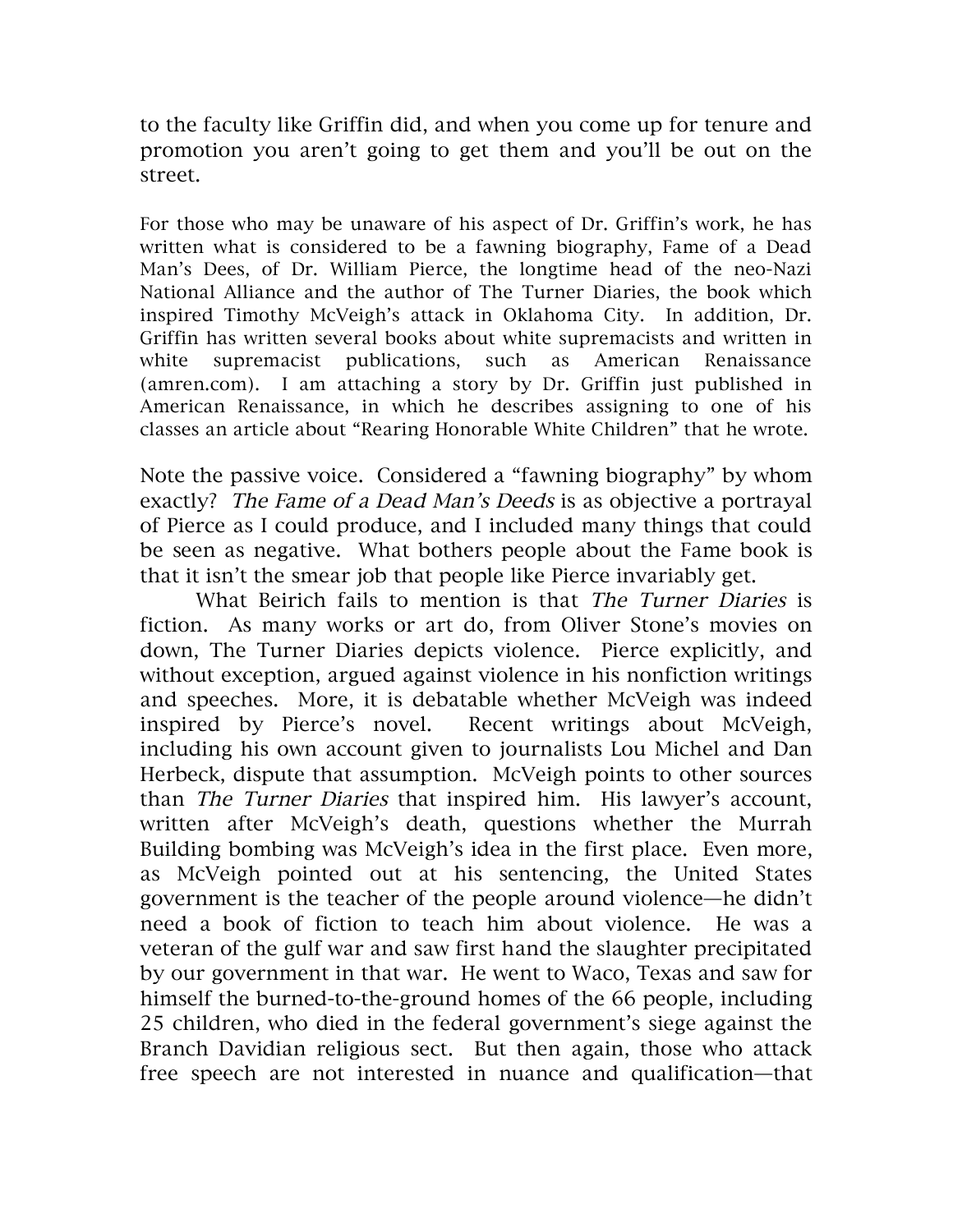doesn't serve their purposes. Who cares what Bernstein really thought?

Note the buzzword "white supremacist" (read "Communist"). As I pointed out above, most of the people I have investigated don't fit that label, and it certainly doesn't fit me. But it works if you want to hurt people.

Note too that Beirich doesn't go beyond saying that I wrote "about white supremacists" [sic]. She leaves the impression that there is something wrong with that, but she doesn't say what it is. And she says I published in "supremacist [sic] publications, such as American Renaissance," which is clear guilt by association (the '40s-'50s congressional hearings: "I have before me an article you published in  $\dots$ ")

The article Beirich included with the e-mail is "A Knock on the Door," which describes the reaction to my use of an article I wrote called "Raising Honorable White Children" in a university course back in 2001. Both of those articles are listed in the writings section of this web site and I invite the reader to read them. I stand behind both writings and their use in class. They were relevant to the course content. The e-mail implies I did something wrong here but doesn't say what it was, so I don't know how to respond.

I'm going to take a guess here as to what might account for the Beirich's failure to go into specifics at any point in the e-mail. My bet is she simply doesn't feel the need to do that. To her, this is a simple open-and-shut case, no need to get into particulars. She knows deep in her heart, with absolute certainty, that I don't know what I'm talking about (and she does) and that I'm bad (and she's good). Speaking of superiority, I think she doesn't have a doubt in her mind that she is my superior. There is nothing whatsoever she could learn from me (the e-mail wasn't sent to me and she's never contacted me). The truth of the matter is I'm nobody's intellectual inferior, nobody has studied white nationalism harder than I have, and my parents didn't raise a immoral child. But the kind of declaration I just made is beside the point, I understand that. To the Beirichs of the world everybody on "our side," even the least of them, is superior to someone like me, that's just a fact.

Here are some white supremacist sites where Griffin has published or his work has been commented on: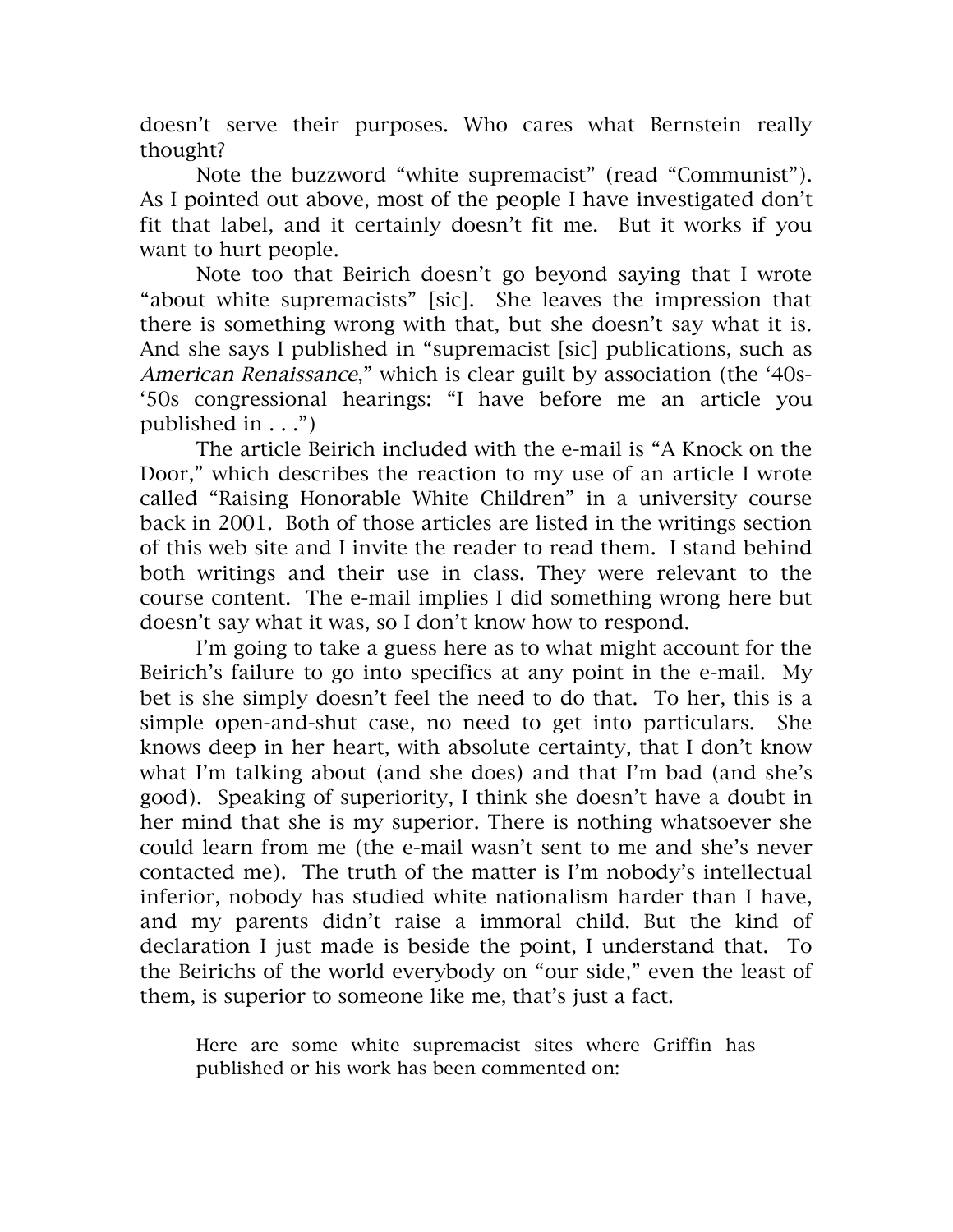http://www.nationalvanguard.org/story.php?id=1743 http://www.nationalvanguard.org/story.php?id=3340 (in this article Griffin is referred to as a member of the National Alliance)

These two links are from a defunct organization I have never had anything to do with. I don't know what is in these sites. For this writing, I tried to see what they said, but they don't exist. I have no idea whether the one indicated I was a member of the National Alliance (the '40s and '50s: "Are you now, or have you ever been, a member of the Communist Party?") I'm not going to dignify Beirich's shameful aside by saying whether or not I am a member of the National Alliance or any other organization. This is the United States of America, and my affiliations are none of anybody's goddamn business.

http://www.natvan.com/pub/2004/122504.txt

This is a transcript of a radio broadcast back in 2004 that thanked me along with no fewer than 26 other people for contributing to a journal called National Vanguard, which I have written for. This is guilt by association, un-American to the core. If you have a problem with what I have written, cite what I wrote and say what your problem is with it. This is McCarthy tactics, pure and simple.

http://www.amren.com/mtnews/archives/2005/02/rearing\_h onorab.php

This is the article "Rearing Honorable White Children" I wrote in 2001. Here's what I wrote about it in the article that Beirich distributed to the faculty with her e-mail (a reporter from the school newspaper at the university where I teach had learned that I had used the article in class and asked me about it, and this was my reply to him; or better, this is what I later wished I'd said to him): "Some people, including you, may think this is controversial, but the key issue as far as I'm concerned is whether or not the article is true, whether or not it reflects accurately how these parents view things and how I view them, and the article is true. And anyway, what's so controversial about wanting to raise honorable white